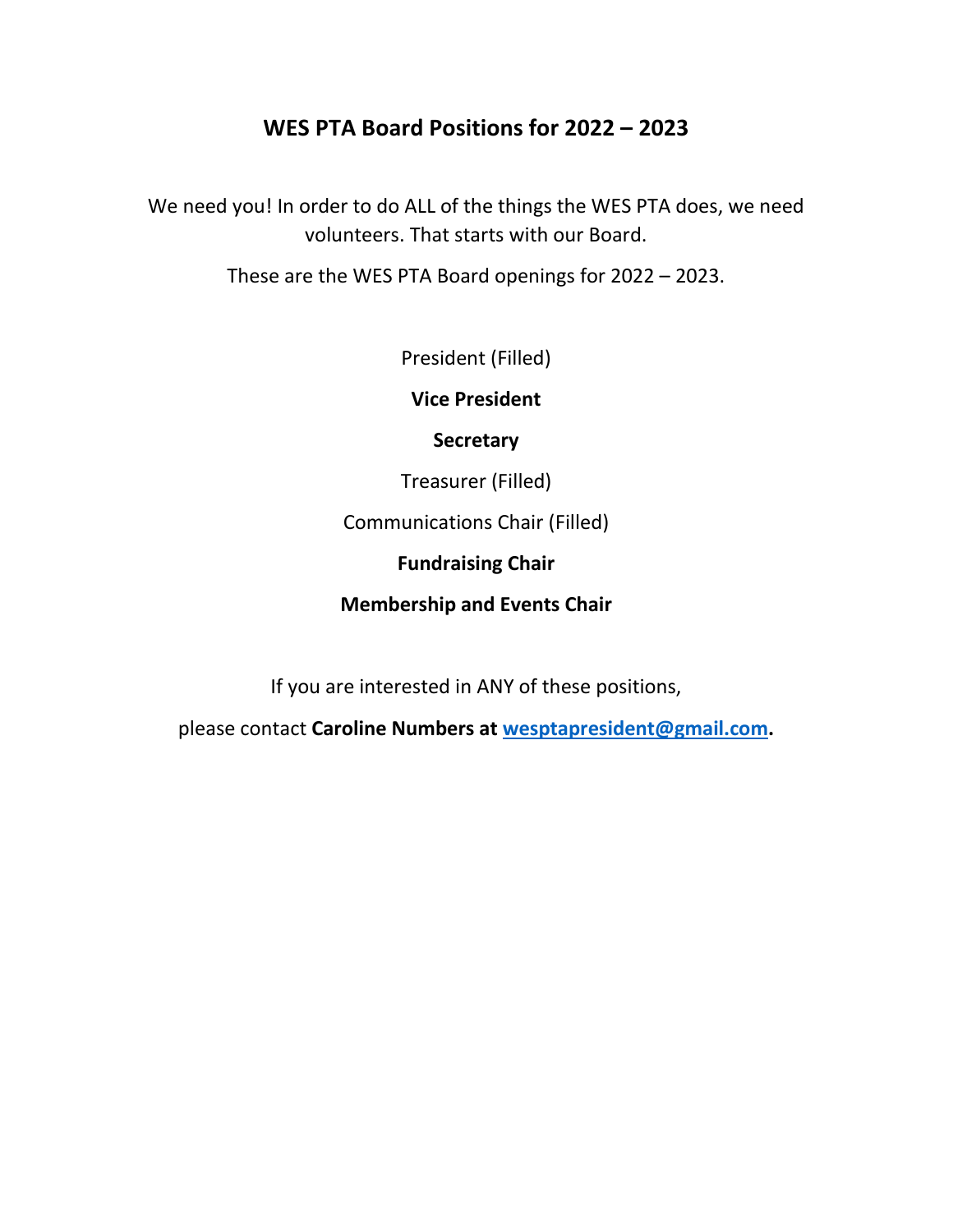# **2022 – 2023 Committee Positions**

To be a successful PTA we need volunteers. The more volunteers, the easier the positions. Here is a list of opportunities to give back to Wakefield.

### **Communications Committee**

- **Newsletter**
- **Social Media**
- Website (Filled)
- Flyers (Filled)
- Advocacy (Filled)
- Spanish Communications (Filled)

#### **Fundraising Committee**

- **Fall Fundraiser**
- **Spring Fundraiser**
- **Community Partners Coordinator**
- **Community Spirit Coordinator (Spirit Nights)**
- **School Store/Spirit Wear Coordinator**
- **Rebates Coordinator (Box Tops, Harris Teeter, Amazon, etc.)**
- **Grants Coordinator**
- **Book Fair**

### **Membership and Events Committee**

- **Membership Coordinator**
- **Fall Event**
- **Spring Event**
- **Staff Appreciation**
- **School Beautification**
- **Fifth Grade Celebration**
- Cultural Arts (Filled, but help welcome!)
- **Yearbook**